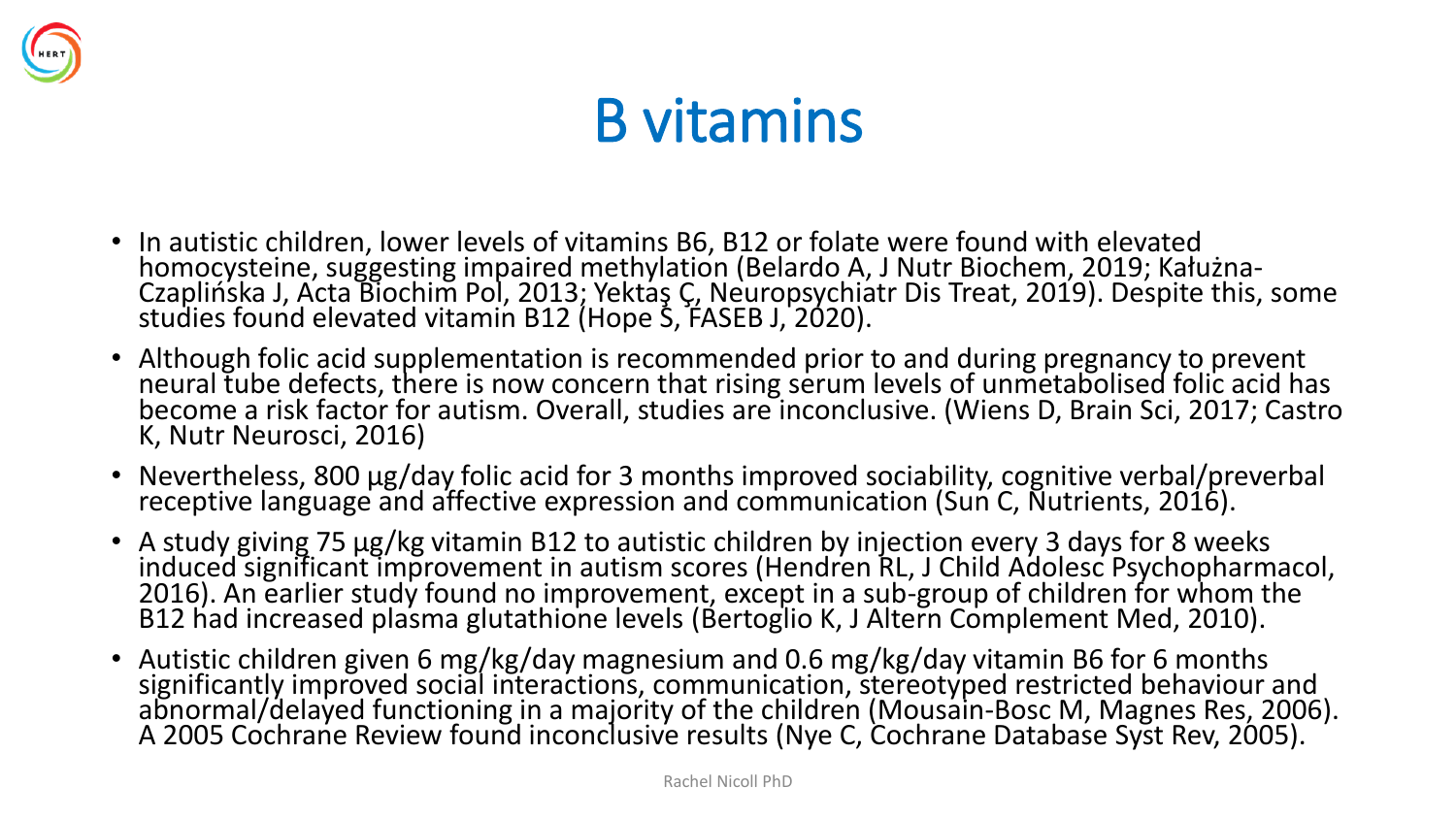

#### L-carnitine

- A 2019 review found that results from 3 human trials suggested that carnitine administration could be helpful in treating symptoms in non-syndromic ASD and was particularly useful for improving intellectual disability and muscular strength. Side effects observed with a dose of 200 mg/kg/day consisted of gastrointestinal symptoms and a strong, heavy skin odour but doses of 50-100 mg/kg/day were generally well tolerated. (Malaguarnera M, Molecules, 2019)
- A carnitine, CoQ10 and  $\alpha$ -lipoic acid combination for 3 months reduced the abnormal Complex I to Complex IV ratio and improved several behaviour scales (Delhey LM, J Clin Med, 2017).
- ASDs have shown a close association with impaired lipid metabolism. Reduced carnitine availability can result in decreased long-chain fatty acid β-oxidation in neural stem cells of the developing mammalian brain. In Chinese pre-school children with ASD blood levels of free carnitine and other bound carnitines were significantly lower than those in the control group. The changes in the acyl-carnitine spectrum indicate potential mitochondrial dysfunction and abnormal fatty acid metabolism. (Bankaitis VA, J Biol Chem, 2019; Lv QQ, Psychiatry Res, 2018)
- Between 10% and 20% of people with autism seem to have L-carnitine metabolism disorders, some of which may be genetic (Demarquoy C, World J Biol Chem, 2019; Beaudet AL, Bioessays, 2017; Longo N, Ann Nutr Metab, 2016). Rachel Nicoll PhD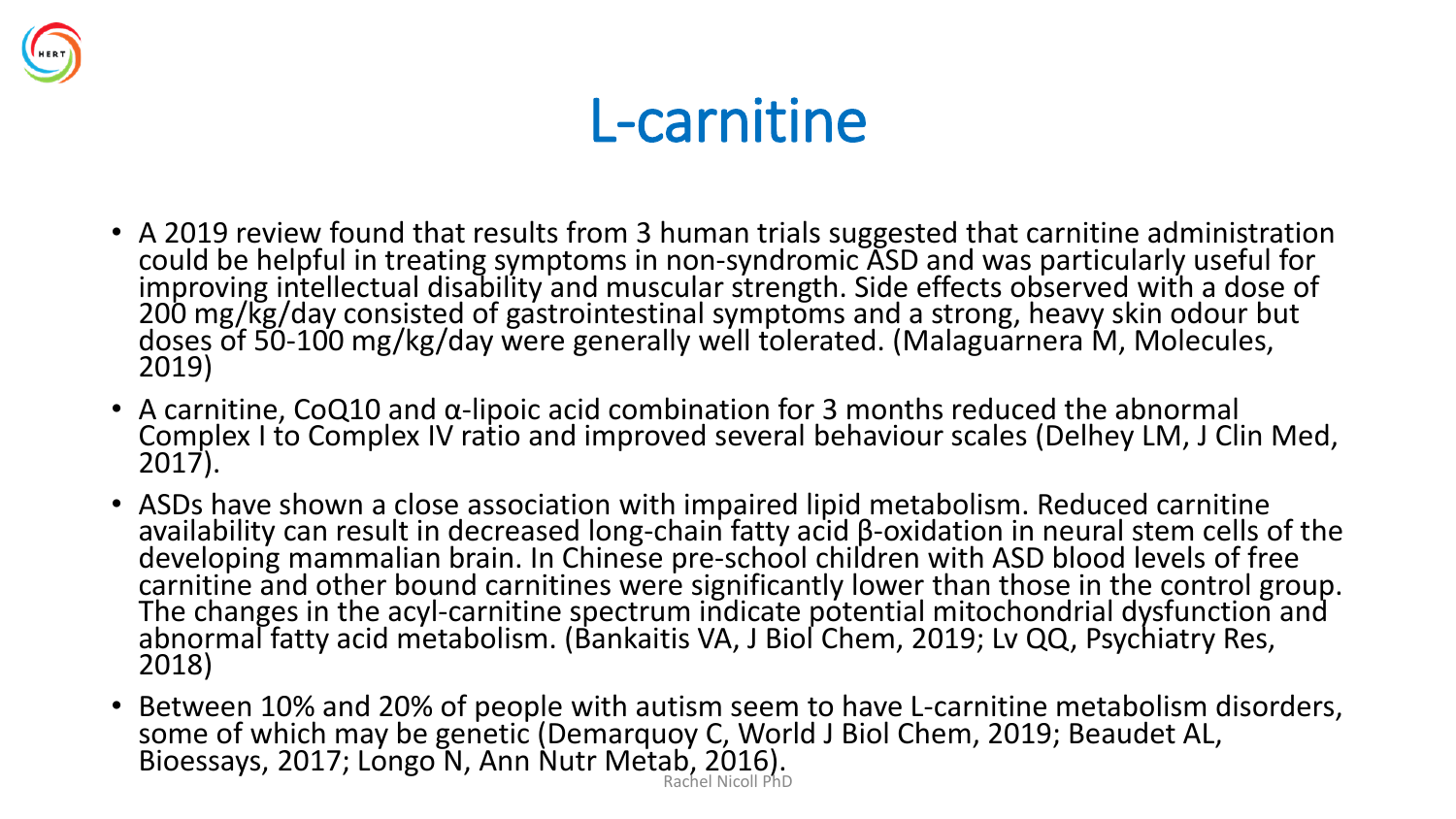

#### L-carnosine

- In autistic children, 800 mg/day L-carnosine for 2 months induced significant improvements on 2 autism rating scales (Chez MG, J Child Neurol, 2002).
- In children with ASDs, 800 mg/day L-carnosine in addition to risperidone, there was no effect on irritability, lethargy/social withdrawal, stereotypic behaviour or inappropriate speech but there was a significant improvement in hyperactivity/noncompliance over and above the effect of risperidone alone (Hajizadeh-Zaker R, J Child Adolesc Psychopharmacol, 2018).
- In a study of autistic children with sleep disorders, 500 mg/day carnosine for 2 months had no effect on autism severity but significantly reduced sleep duration, parasomnias and total sleep disorders score (Mehrazad-Saber Z, Basic Clin Pharmacol Toxicol, 2018).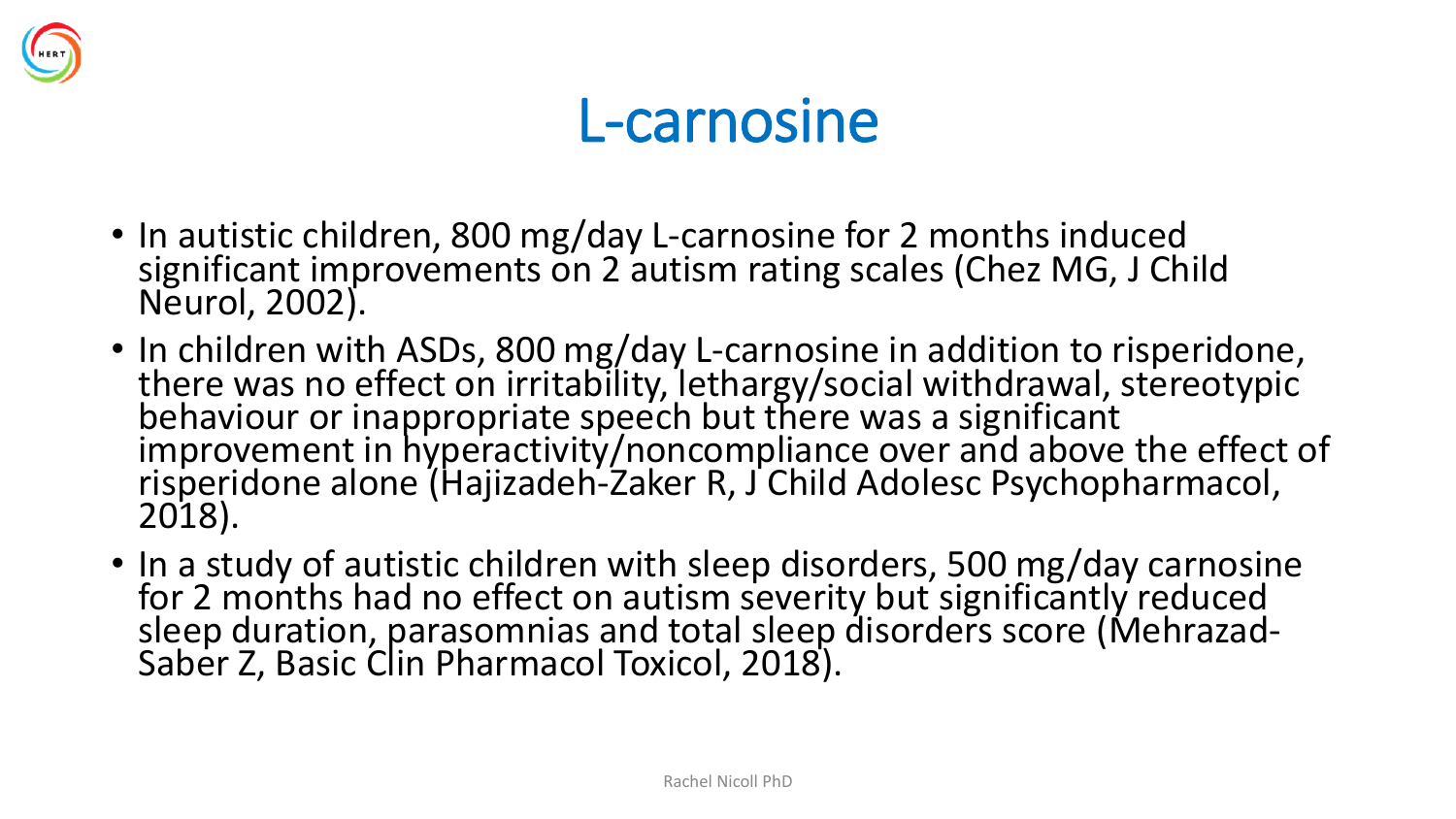

## **Magnesium**

- Autistic children given 6 mg/kg/day magnesium and 0.6 mg/kg/day vitamin B6 for 6 months significantly improved social interactions, communication, stereotyped restricted behaviour and abnormal/delayed functioning in a majority of the children (Mousain-Bosc M, Magnes Res, 2006). An earlier Cochrane Review found inconclusive results (Nye C, Cochrane Database Syst Rev, 2005).
- In a study of autistic children, blood magnesium levels were significantly decreased (Lakshmi Priya MD, Biol Trace Elem Res, 2011; Strambi M, Biol Trace Elem Res, 2006).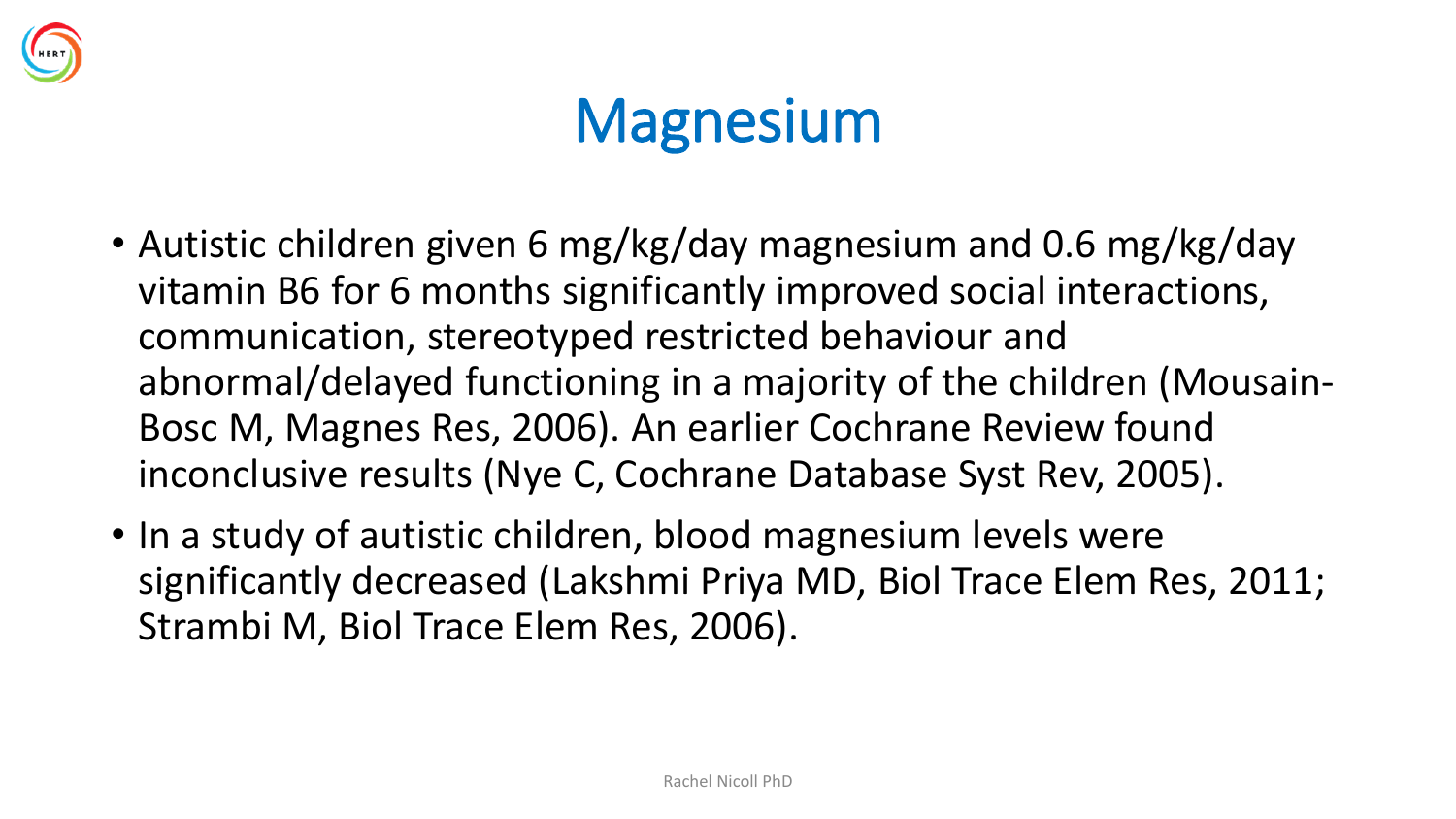

## Melatonin

- A 2020 RCT found that autistic children given 2 mg, 5 mg or 10 mg nightly for up to 104 weeks showed that improvements in child sleep disturbance and caregiver satisfaction with child sleep patterns, quality of sleep and quality of life were maintained throughout the trial but then declined once supplementation was stopped (Malow BA, J Am Acad Child Adolesc Psychiatry, 2020). A 2019 RCT showed that the improvement in the children's externalising (but not internalising behaviour) meant that caregivers' quality of life had also improved (Schroder CM, J Autism Dev Disord, 2019).
- A 2020 systematic review has confirmed the improvement in sleep duration and sleep latency onset (Parvataneni T, Cureus, 2020).
- A 2011 meta-analysis found that all 9 studies surveyed reported at least 1 melatonin abnormality, with below average physiological levels of melatonin and/metabolites and a positive correlation between these levels and autistic behaviour, while other studies reported gene abnormalities for melatonin production or receptor function. (Rossignol DA, Dev Med Child Neurol, 2011)
- Early morning melatonin level and pineal gland volume were found to be lower in autistic subjects (Maruani AMaruani A, Front Psychiatry, 2019). A further study found lower melatonin levels in mothers of autistic children (Braam W, Res Dev Disabil, 2018).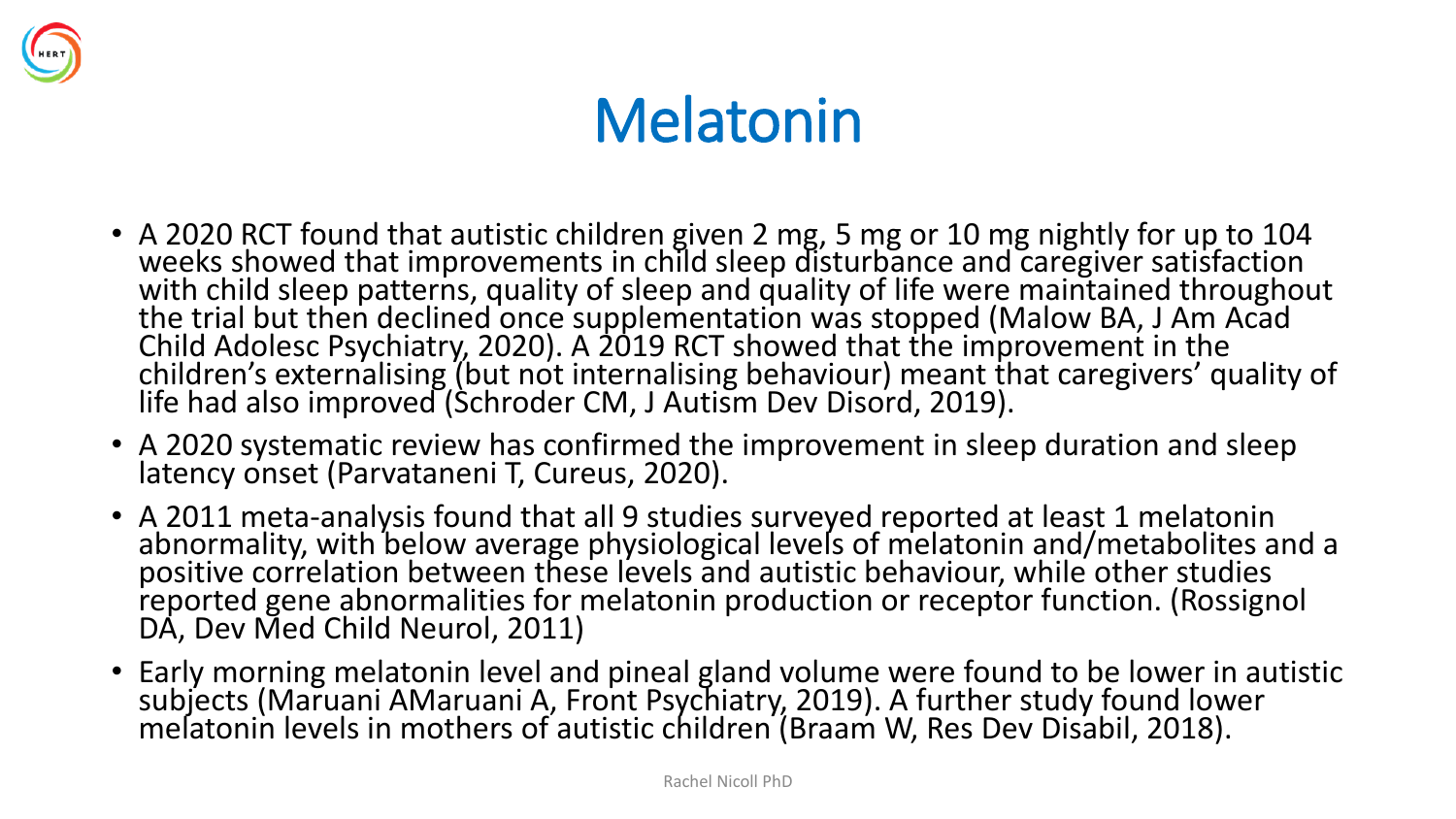

# Omega 3 (ω3) fatty acids

- A 2020 systematic review of RCTs of PUFAs in autism, dosage ranging from 200 mg/day to 1540 mg/day, found that they could reduce anxiety but might worsen quality of sleep. There was no effect on aggression, hyperactivity, adaptive functioning, irritability, restricted and repetitive interests and behaviours and communication. (De Crescenzo F, Health Qual Life Outcomes, 2020)
- Similarly, a 2019 meta-analysis found that omega-3s were efficacious for some autism symptoms but evidence was insufficient to support a recommendation for supplementation (Fraguas D, Pediatrics, 2019).
- Yet a study of ω3 fats (962mg/day and 1155mg/day for children and adolescents, respectively) showed significantly improved erythrocyte membrane ω6/ω3 ratio (Parellada M, Eur Neuropsychopharmacol, 2017).
- Supplementing ω3 with ω6 fats in pre-term toddlers improved gesture use for communication (Sheppard KW, J Autism Dev Disord, 2017). A combination of ω3 fats and arachidonic acid (important for neuronal maturation) improved social interaction (Yui K, J Clin Psychopharmacol, 2012).
- A trial of vitamin D (2000 IU/day) and omega-3 (722 mg/day) for 12 months showed a reduction in irritability and hyperactivity, but this was not seen with omega-3 alone (Mazahery H, J Steroid Biochem Mol Biol, 2019).
- A 2017 meta-analysis found that autistic children had lower blood levels of DHA, EPA and arachidonic acid and higher total omega 6 fats (Mazahery H, Nutrients, 2017), while a 2019 meta-analysis found that autistic children consumed more polyunsaturated fat overall but less omega-3 fats (Esteban-Figuerola P, Autism, 2019).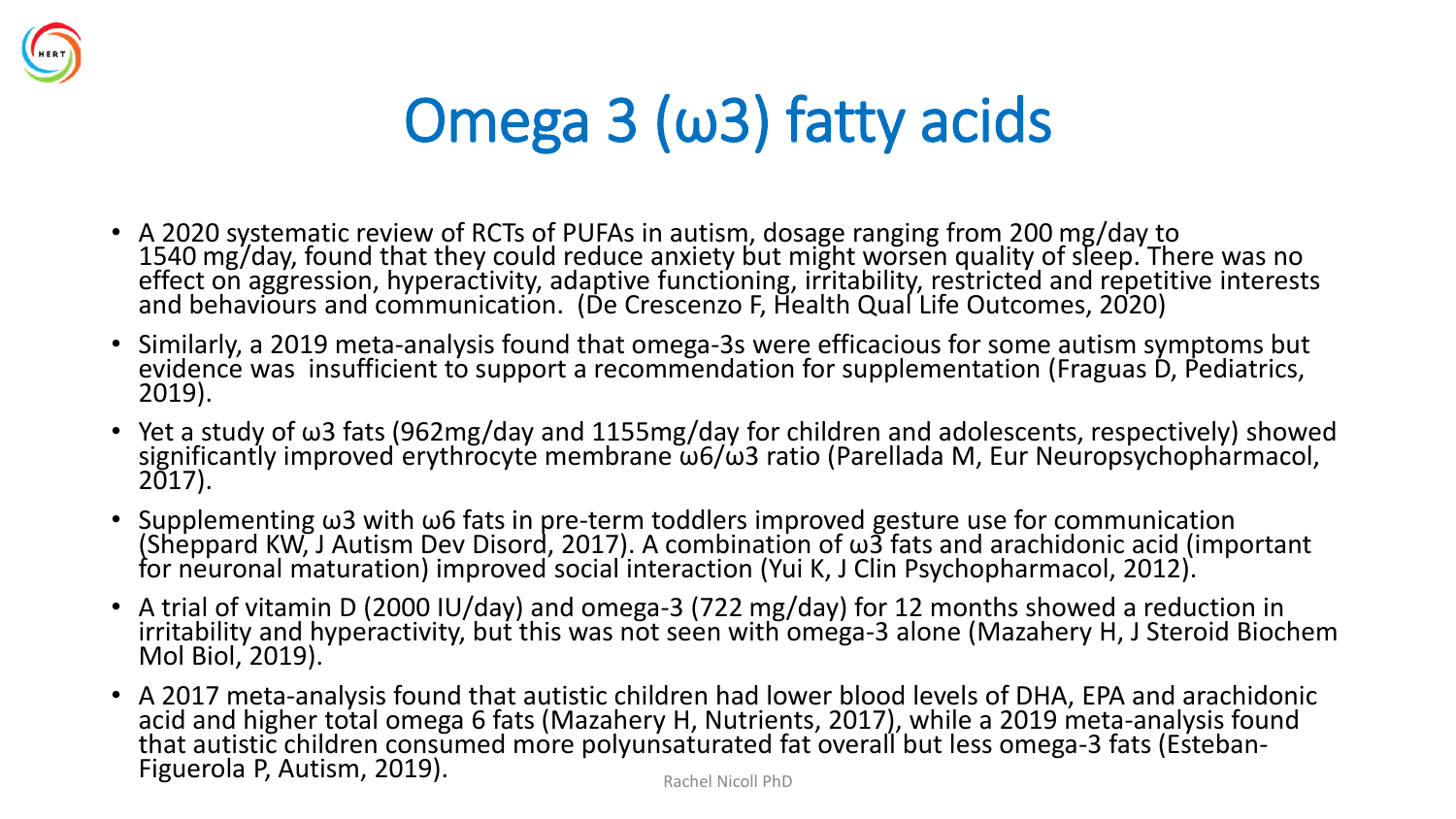

# Sulphoraphane

- A 2020 systematic review of 5 clinical trials found that sulphoraphane use showed a significant positive correlation with improved ASD behaviour and cognitive function (McGuinness G, EXCLI J. 2020).
- Autistic children taking risperidone and were also given 50 μmol (≤45 kg) or 100 μmol (>45 kg) sulphoraphane showed greater improvements in irritability score and hyperactivity/noncompliance score but no difference was seen in other scores (Momtazmanesh S, Psychiatry Clin Neurosci, 2020).
- In an RCT of males aged 13-27 given 50-150 µmol sulphoraphane for 18 weeks there was substantial improvement in behaviour scores, social interaction, and verbal communication (Singh K, Proc Natl Acad Sci USA, 2014). Follow-up after some years showed that many caregivers used sulphoraphane supplements in order to maintain improvements (Lynch R, Glob Adv Health Med, 2017).
- An open label study of sulphoraphane found that after 12 weeks there was significant improvement in social responsiveness but not in other measures (Bent S, Mol Autism, 2018).
- Mouse studies show that sulphoraphane can reduce autistic behaviour and increase social interaction and correct Th17 immune dysfunction and brain oxidant-antioxidant imbalance (Nadeem A, Behav Brain Res, 2019).
- *In vitro* studies show that autistic children have decreased induction of Nrf2 after stimulation; sulphoraphane can activate Nrf2, and hence upregulate the antioxidant response element (ARE), and decrease inflammation and nitrative stress through reduction in NF-κB signalling (Nadeem A, Psychoneuroendocrinology, 2020; Klomparens EA, Brain Circ, 2019). In peripheral blood mononuclear cells from autistic patients, sulphoraphane can reduce oxidative stress, upregulate heat shock proteins and reduce immune dysregulation and inflammation (Liu G, Sci Rep, 2020).
- It may be the upregulation of heat shock proteins (HSPs) in fever to allow the correct folding of misfolded proteins that is responsible for the phenomenon of temporary 'recovery' from autism in fever. Sulforaphane can induce cellular stress responses with a similar effect as the upregulation of heat shock proteins when ASD children developal fever, which is associated with improved cognition and behaviour (Calabrese V, J Neurosci Res, 2016; Singh K, CNS Neurol Disord Drug Targets, 2016).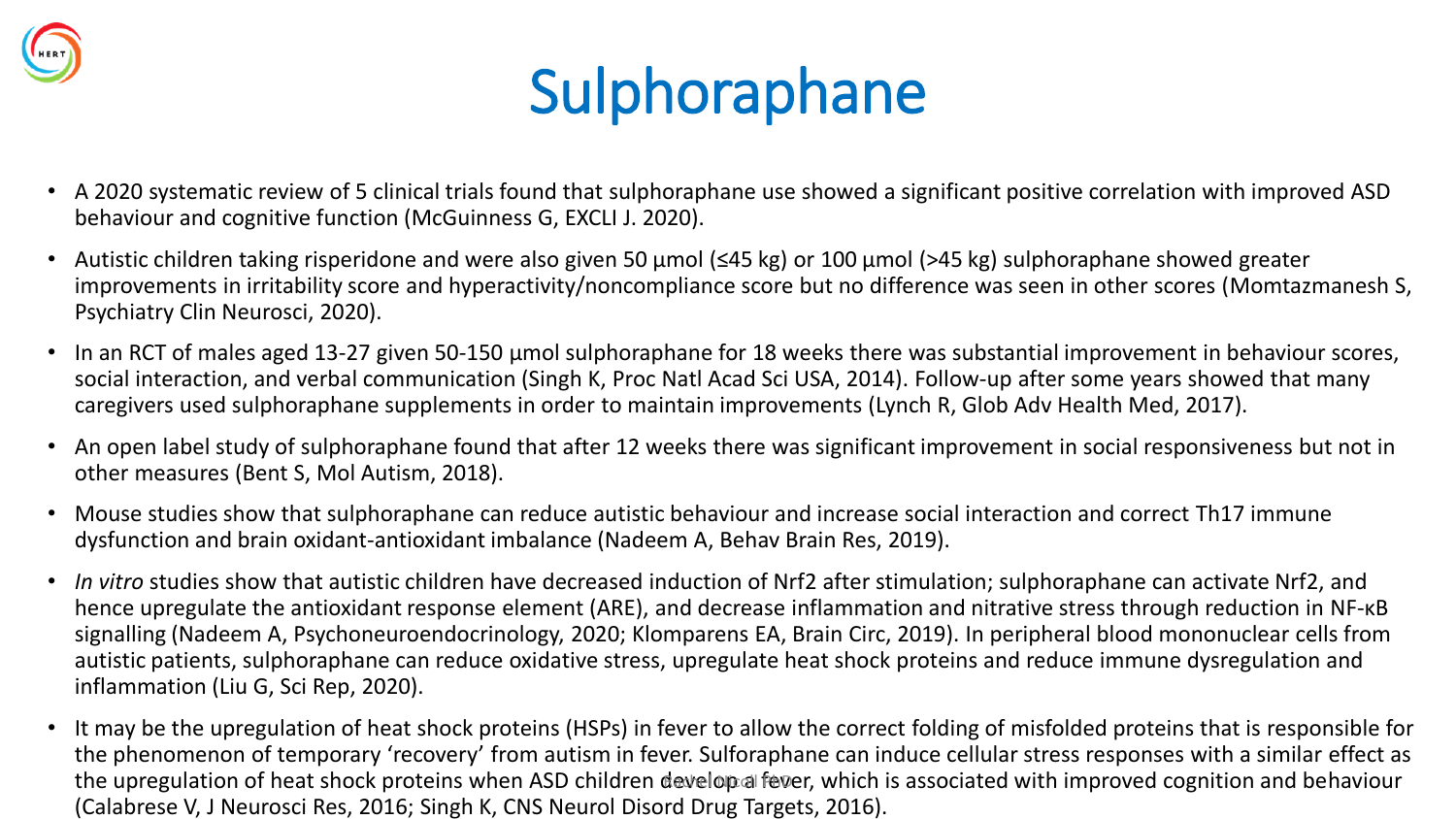

## Vitamin A

- After vitamin A supplementation, there was a significant improvement in autism symptoms and elevated serum 5-HT (serotonin) levels were decreased (Guo M, Brain Res Bull, 2018).
- In autistic Chinese children, there was no difference in autism severity scores after 6 months of intervention, but the proportion of bacteroidetes in gut bacteria increased (Liu J, BMC Microbiol, 2017).
- Serum retinol levels and dietary intake of vitamin A in children with ASD were significantly lower than in control children (Guo M, Brain Res Bull, 2018; Guo M, Nutr Neurosci, 2018; Liu X, Nutrients, 2016; Sun C, J Nutr Sci, 2013); however, another study found that serum vitamin A did not differ between autistic and normal children (Sweetman DU, Child Care Health Dev, 2019).
- Autistic children with gastrointestinal symptoms also had significantly lower serum retinol compared to autistic children without gastrointestinal symptoms; serum retinol correlated with many autism severity scores (Cheng B, Pediatr Res, 2020;).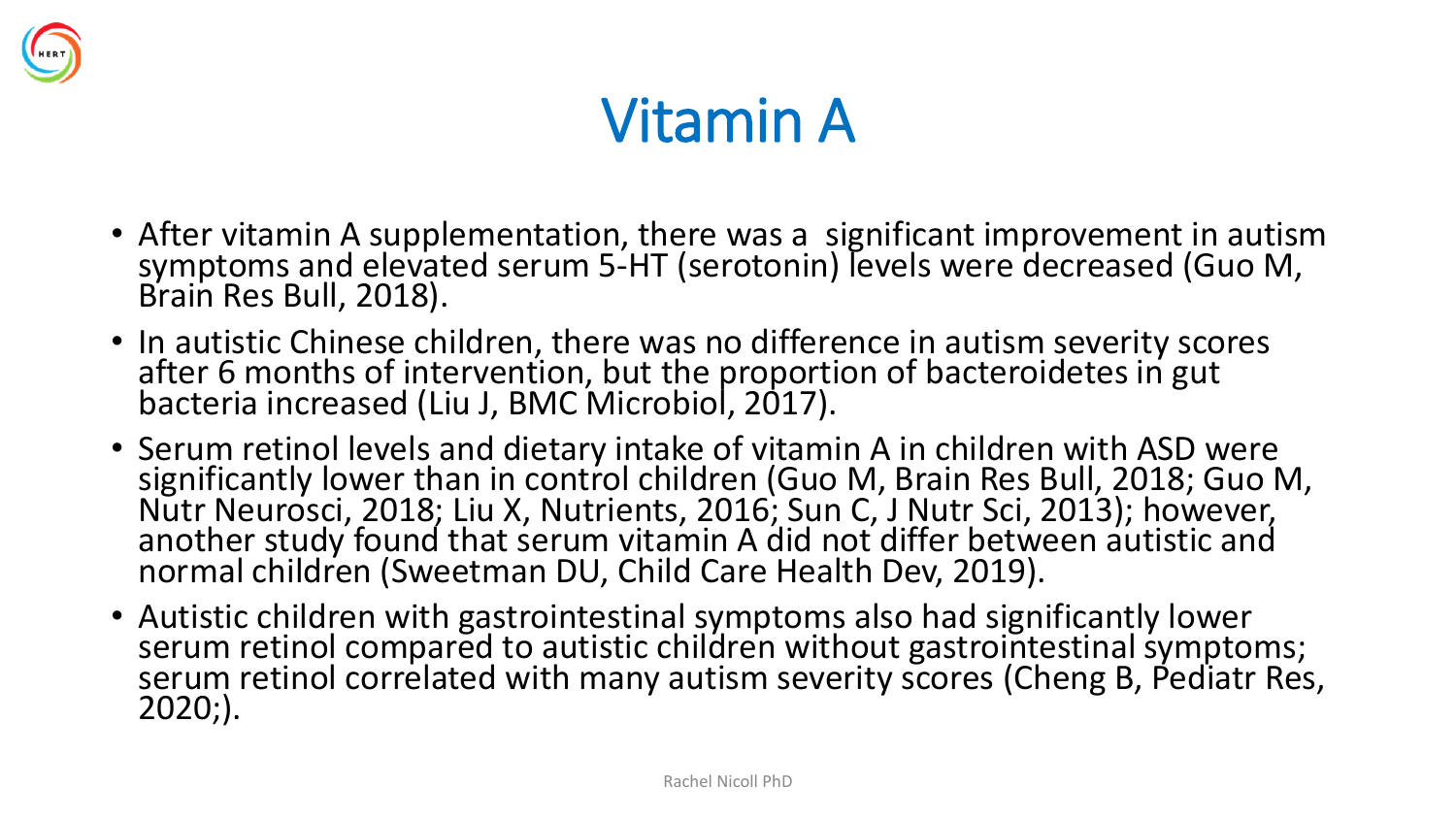

### Vitamin D3

- An RCT of 2000 IU/day vitamin D for 12 months found a significant reduction in irritability and hyperactivity; a similar study by the same team had found no improvement in ASD core symptoms (Mazahery H, J Steroid Biochem Mol Biol, 2019; Mazahery H, J Autism Dev Disord, 2019).
- Autistic children given 2000 IU/day for 20 weeks showed no difference in stereotypic behaviour but there was an improvement in self care (Kerley CP, Arch Dis Child, 2017).
- Autistic children with 25(OH)D <75nmol/l participated in an open label study of 300 IU/kg/day vitamin D3 (not to exceed 5000 IU/day) for 3 months; the children showed significantly improved autism severity scores, particularly relating to behaviour, stereotypy, eye contact and attention span (Saad K, Nutr Neurosci, 2016).
- A meta-analysis of 11 studies found that levels of serum 25(OH)D in ASD children were significantly lower than in controls; serum 25(OH)D levels correlated with ASD severity (Wang T, Eur Child Adolesc Psychiatry, 2016; Saad K, Nutr Neurosci, 2016). A later prospective study found that neonatal 25(OH)D was associated with significantly reduced ASD only in females and non-Hispanic white children (Schmidt RJ, Autism Res, 2019), although another found no correlation between newborn vitamin D levels and ASD development (Windham GC, Autism Res, 2019).
- A meta-analysis of studies of prenatal 25(OH)D levels showed that higher levels were associated with improved cognitive development and reduced risk of autism-related traits later in life but did not correlate with language development and behavioural difficulties (García-Serna AM, Mol Psychiatry, 2019).
- Vitamin D deficiency in early life can alter brain development, dysregulate neurotransmitter balance, decrease body and brain antioxidant status and alter the immune system in ways resembling pathological features commonly seen in ASD (Alzghoul L, Curr Pharm Des, 2019). Serum 25(OH)D levels also inversely correlated with serum levels of anti-myelin-associated glycoprotein auto-antibodies, which were found in 70% of autistic children, and indicate autoimmunity (Mostafa GA, I Neuroinflammation, 2012).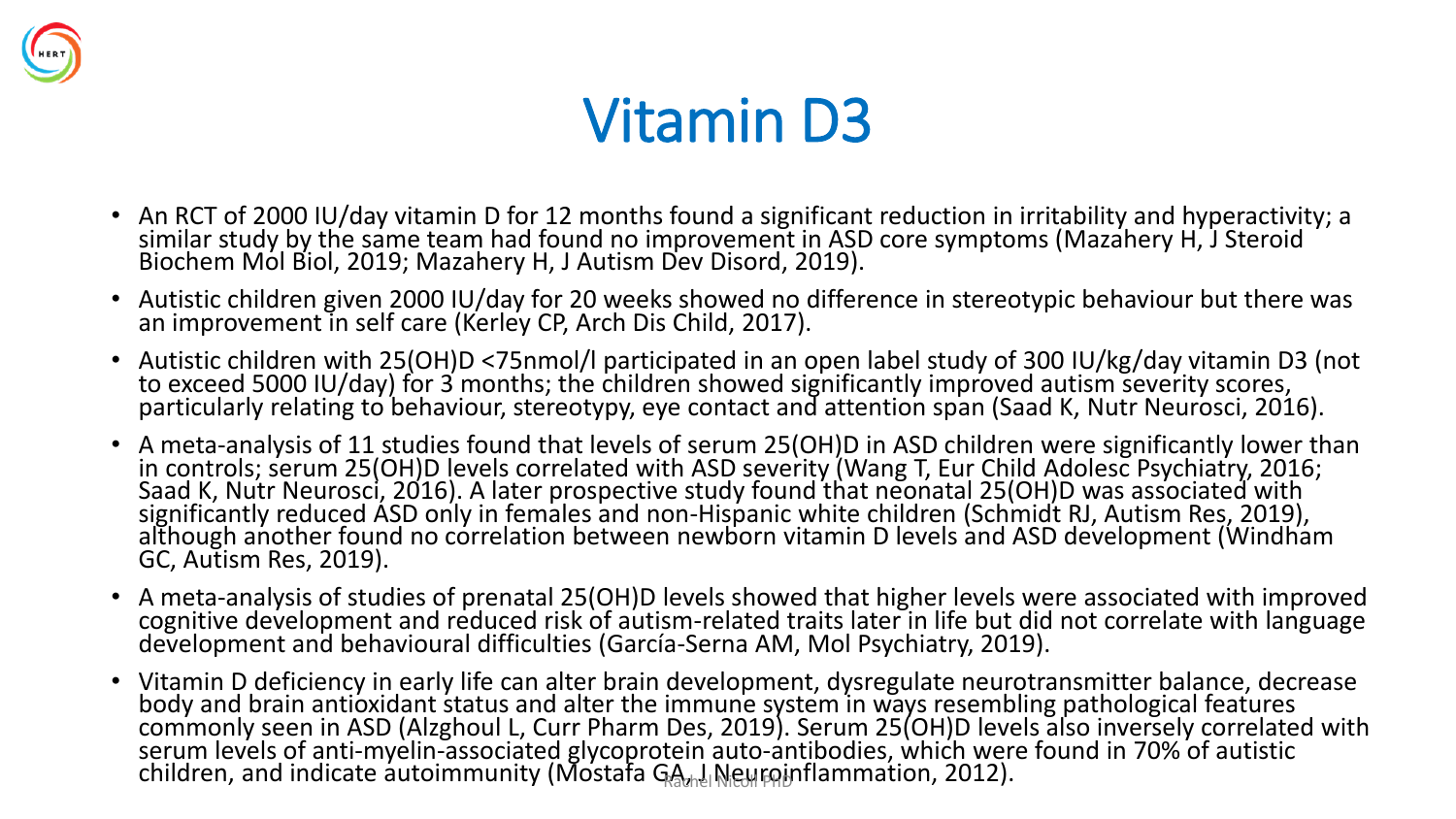

#### Zinc

- In autistic children, supplementation of zinc for 3 months (daily dosage = body weight in kg plus 15-20 mg) increased cognitive-motor performance and expression of metallothionine 1 and lowered serum levels of copper (Meguid NA, Acta Neurol Belg, 2019).
- There was no difference in serum zinc levels between autistic children and healthy controls (Sweetman DU, Child Care Health Dev, 2019; Saldanha Tschinkel PF, Biomed Pharmacother, 2018). However, hair zinc levels were significantly lower in autistic children (Yasuda H, Sci Rep, 2011).
- However, altered zinc-copper rhythmicity was found to precede the emergence of ASD, while measures of metal rhythmicity can distinguish ASD cases from controls (Curtin P, Sci Adv, 2018). Furthermore, the copper/zinc ratio was significantly higher in ASD children compared to controls and correlated positively with ASD symptoms severity (Crăciun EC, Metab Brain Dis, 2016; Li SO, Neuroreport, 2014).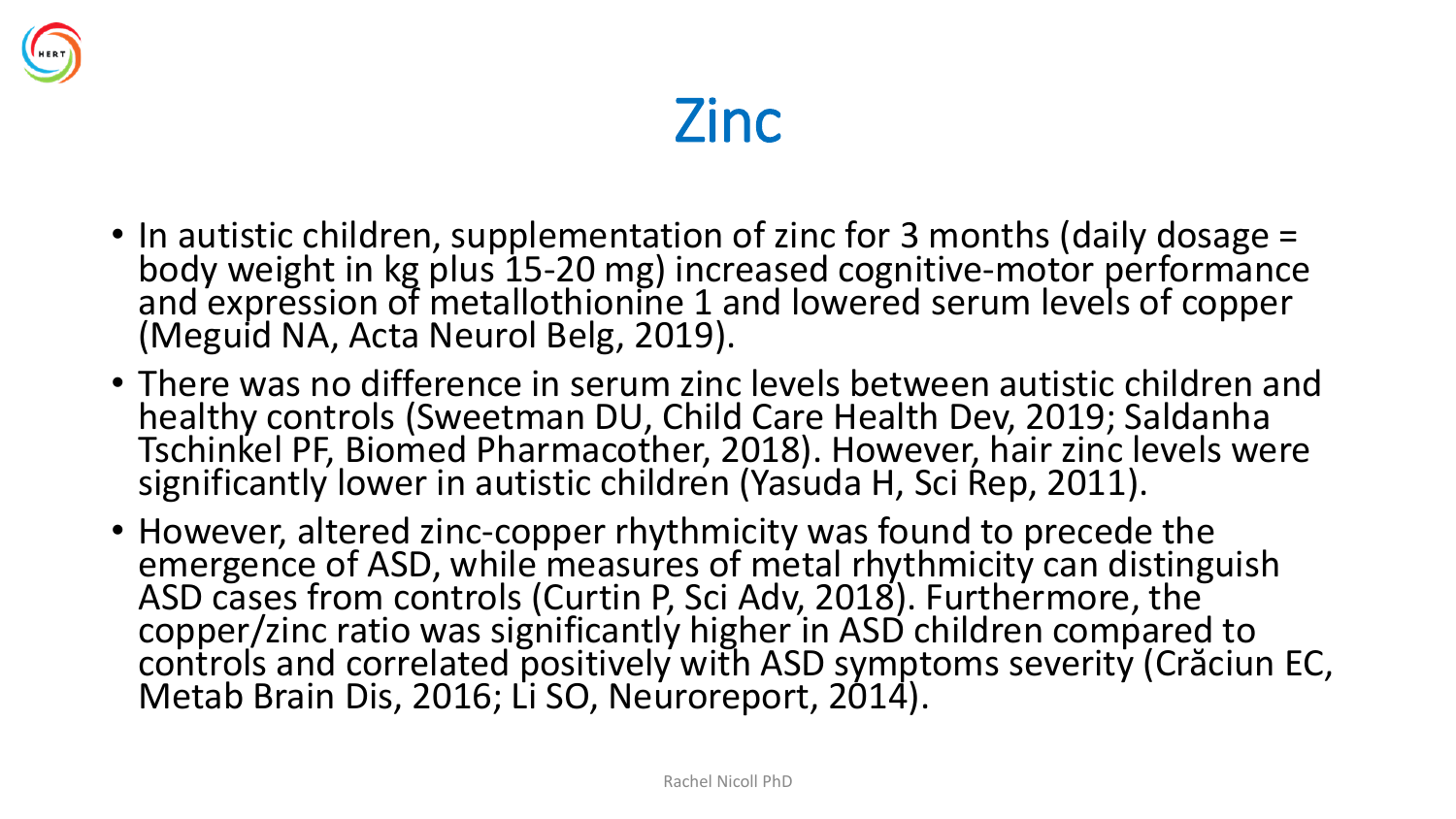

# Luteolin

- ASDs are associated with neuroinflammation (microglial activation) and elevated proinflammatory cytokines. After 26 weeks of treatment with luteolin, the cytokines were significantly reduced and this was associated with behavioural improvements. (Tsilioni I, Transl Psychiatry, 2015)
- 2 Greek studies showed that a mixture of luteolin with quercetin and rutin in a liposomal formulation of olive kernel oil in children with ASDs for at least 4 months improved adaptive functioning and overall behaviour. There was also improvement in gastrointestinal and allergy symptoms in about 75% of children, eye contact and attention improved in 50%, social interaction in 25% and resumption of speech in 10%. (Taliou A, Clin Ther, 2013; Theoharides TC, Int J Immunopathol Pharmacol, 2012) Theoharides speculated that autism could be due to immune involvement, specifically mast cell activation syndrome (MCAS); the combination of luteolin, quercetin and rutin have been shown to help MCAS patients.
- A combination of luteolin and the fatty acid amide palmitoylethanolamide (PEA) improved social and non-social behaviours in a mouse model of autism (Bertolino B, CNS Neurosci Ther, 2017).